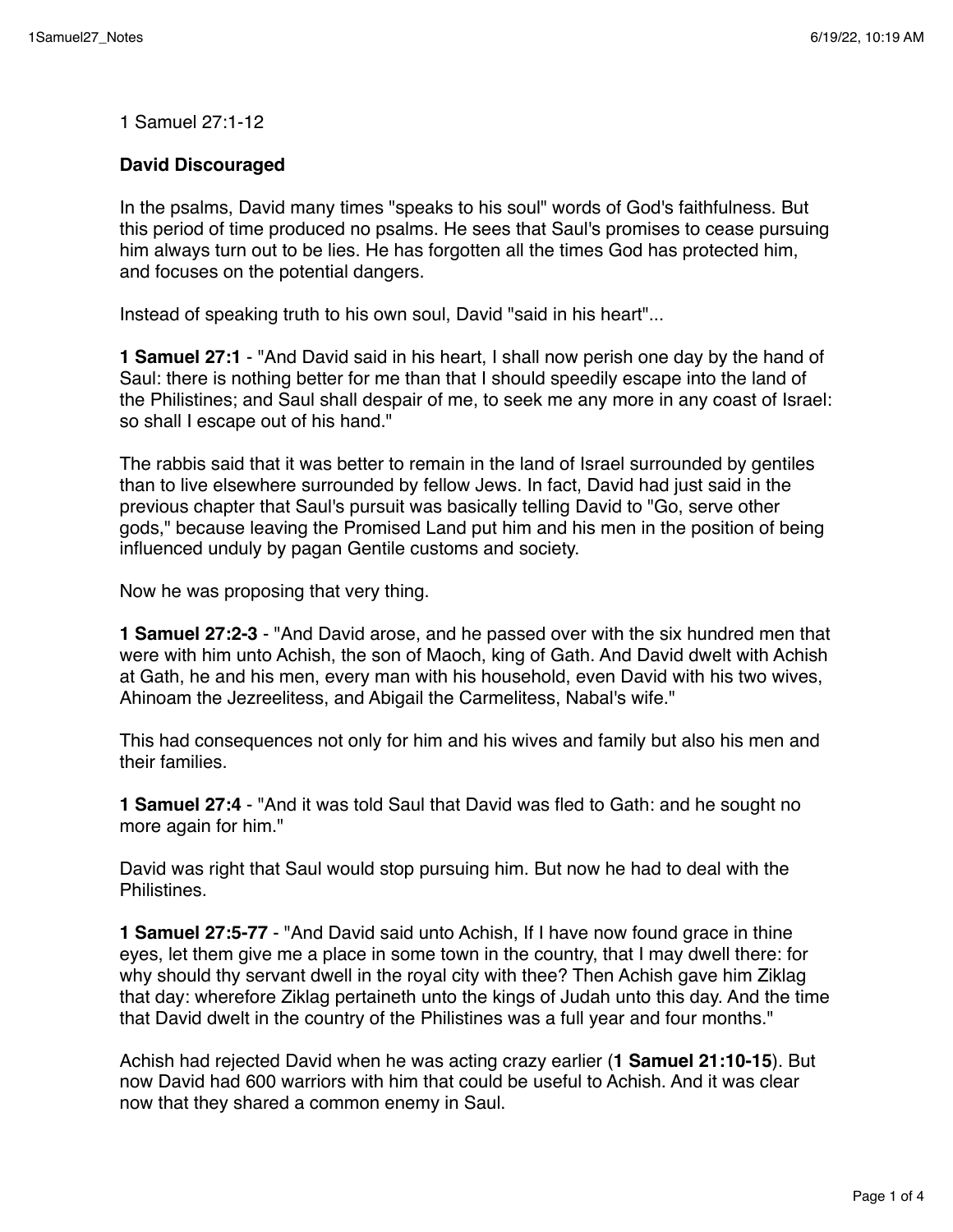Ziklag was actually among the cities granted to Simeon, whose land was within the territory of Judah when Joshua divided the land (**Joshua 19:1, 5**), but the Philistines had occupied it for a long time.

## **David the Bandit**

**1 Samuel 27:8-9** - "And David and his men went up, and invaded the Geshurites, and the Gezrites, and the Amalekites: for those nations were of old the inhabitants of the land, as thou goest to Shur, even unto the land of Egypt. And David smote the land, and left neither man nor woman alive, and took away the sheep, and the oxen, and the asses, and the camels, and the apparel, and returned, and came to Achish."

David probably consoled himself with the idea that he was attacking enemies of Israel but telling Achish he was attacking Israel.

**1 Samuel 27:10** - "And Achish said, Whither have ye made a road to day? And David said, Against the south of Judah, and against the south of the Jerahmeelites, and against the south of the Kenites."

But his ruthless attacks leaving no one alive was not according to God's instructions on warfare. Israel was only authorized to drive out or exterminate the Canaanite inhabitants of the land.

**1 Samuel 27:11** - "And David saved neither man nor woman alive, to bring tidings to Gath, saying, Lest they should tell on us, saying, 'So did David, and so will be his manner all the while he dwelleth in the country of the Philistines.'"

This strategy all "came to roost" years later.

Geshur was an independent kingdom between Arabia and the Philistines. Later, David married a daughter of the king of Geshur (**2 Samuel 3:3**). Her son was Absalom, who fled there after he murdered his half-brother, stayed there for three years, and rebelled against his father David. It is not known for sure who the Girzites were. The Amalekites of course had been the longstanding enemy of Israel since Moses' day (**Exodus 17:8-14, 1 Samuel 15:2-3**).

**1 Samuel 27:12** - "And Achish believed David, saying, 'He hath made his people Israel utterly to abhor him; therefore he shall be my servant for ever.'"

David gets in so deep with the Philistines that in the next few chapters he argues to be included in a major Philistine attack on Israel, but the other Philistine leaders mistrust him. Instead he and his men are sent back to Ziklag, only to find their homes burned and women and children taken away by the Amalekites.

By only capturing the women and children, the Amalekites were more merciful than David has been! David realizes that his actions have brought this upon them. His men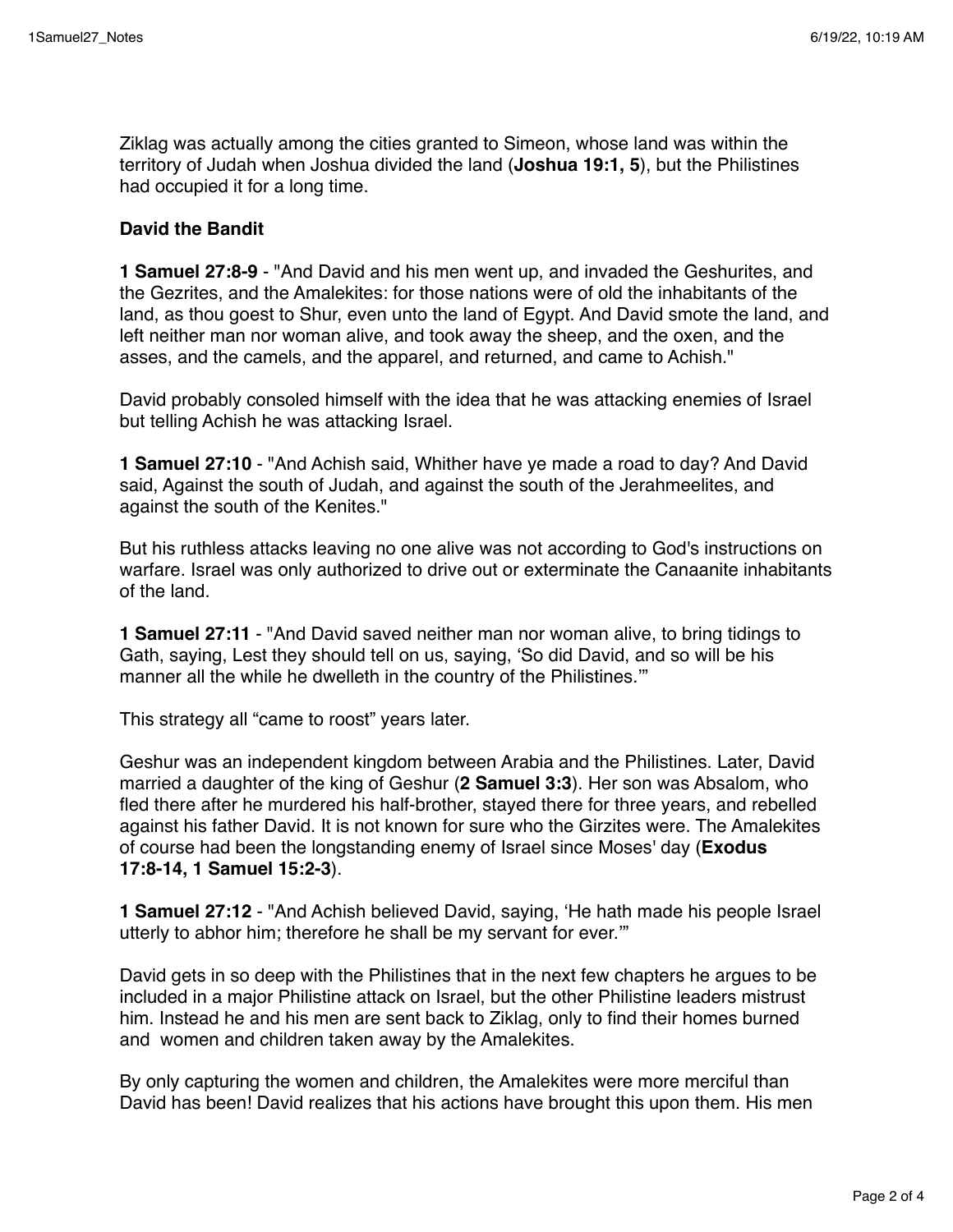turn on David to stone him. This must have been David's lowest point.

## **What can we glean from this?**

This story of David is meant to show us how *not* to deal with discouragement.

"Do not be deceived, God is not mocked; for whatever a man sows, that he will also reap. For he who sows to the flesh will of the flesh reap corruption, but he who sows to the Spirit will of the Spirit reap everlasting life." (**Galatians 6:7-**8)

David, in a season of discouragement, had lost his trust in God's protection and put himself and his men in a precarious situation that required him to lie to his Philistine host. He was temporarily "sowing to the flesh."

We aren't immune to discouragement. But when we confront it, we can "speak to our own soul."

David in this chapter doesn't speak to his own soul in faith. Instead he lets the fear and discouragement in his heart speak to him. "And David said in his heart, I shall now perish one day…"

David learned a lesson from this and in later psalms repeatedly spoke to himself from God's viewpoint.

I remember that Bob Mumford, one of the charismatic movement's teachers in the 1970s, when someone was about to explain their reason for lacking faith, "under the circumstances…" he would saw, "What are you doing down there under the circumstances?"

David eventually learned how to get out from under the apparent circumstances and look from the top down.

**- Psalm 42:5** - "Why art thou cast down, O my soul? and why art thou disquieted in me?